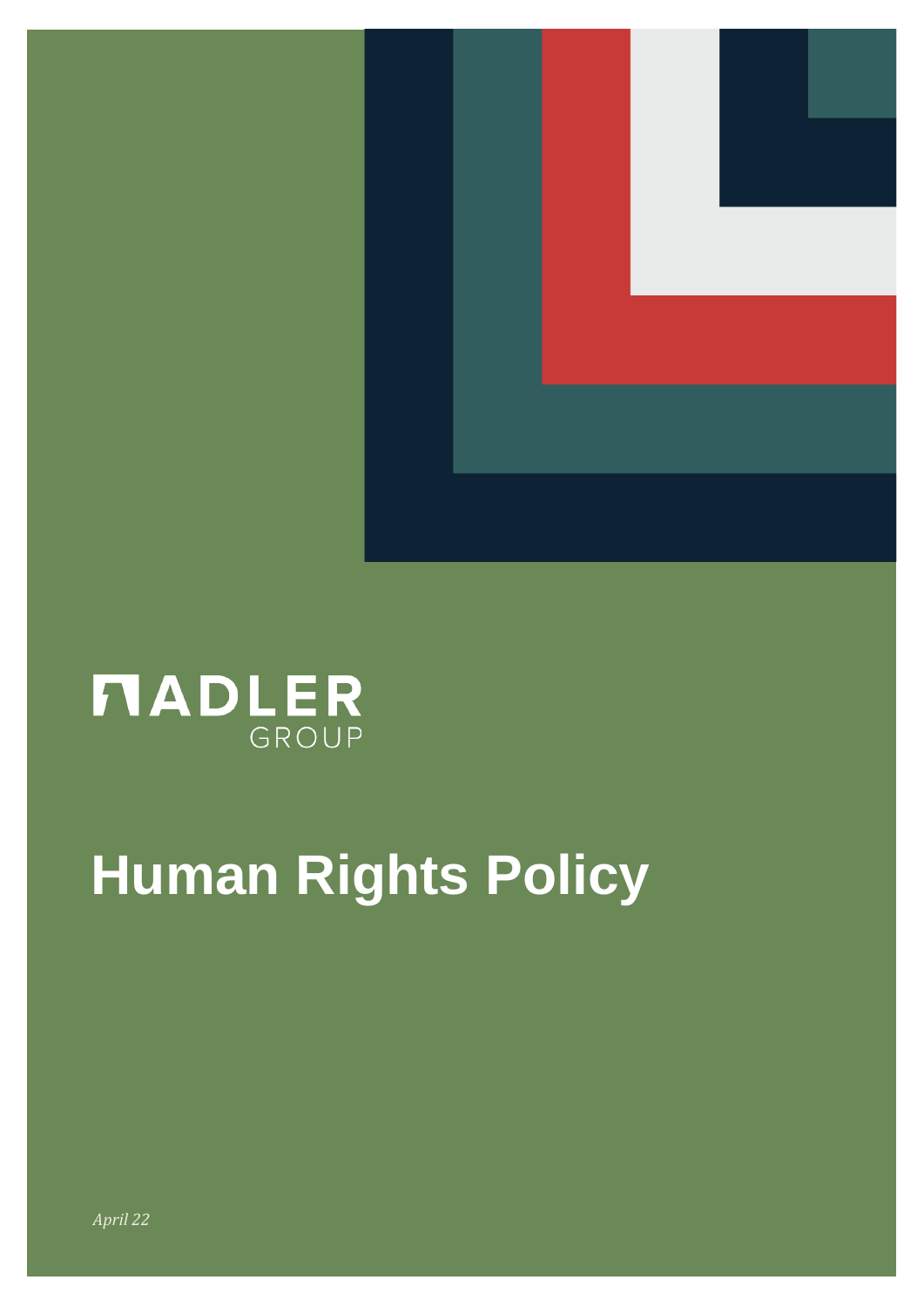

Version: 01 Valid from: 01 April 2022

| <b>Scope</b>               | <b>Adler Group</b>                         |
|----------------------------|--------------------------------------------|
| Approved on                | 6 April 2022                               |
| <b>Approved by</b>         | <b>Executive Board</b>                     |
| <b>Responsible divison</b> | <b>Executive Department Sustainability</b> |
| Last amended on            | 20 January 2022                            |
| <b>Review by</b>           | Corporate Development & Quality Management |
| <b>Review on</b>           | 24 January 2022                            |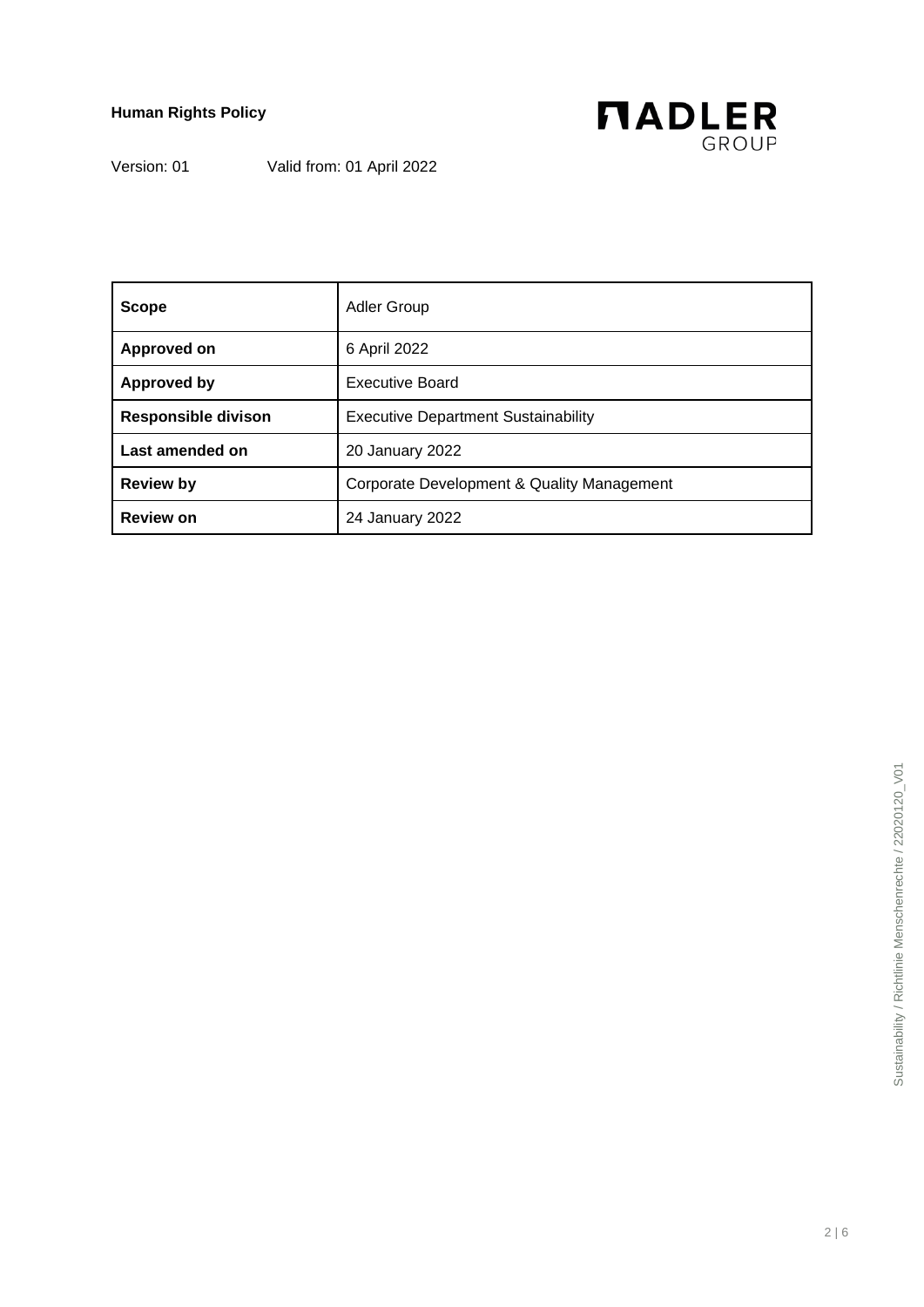

Version: 01 Valid from: 01 April 2022

## **Version history**

| <b>Version</b>  | Date               | Author                                    | Change      | <b>Attachments</b> |
|-----------------|--------------------|-------------------------------------------|-------------|--------------------|
| V <sub>01</sub> | 20 January<br>2022 | Executive<br>Department<br>Sustainability | preparation |                    |

## **Inhalt**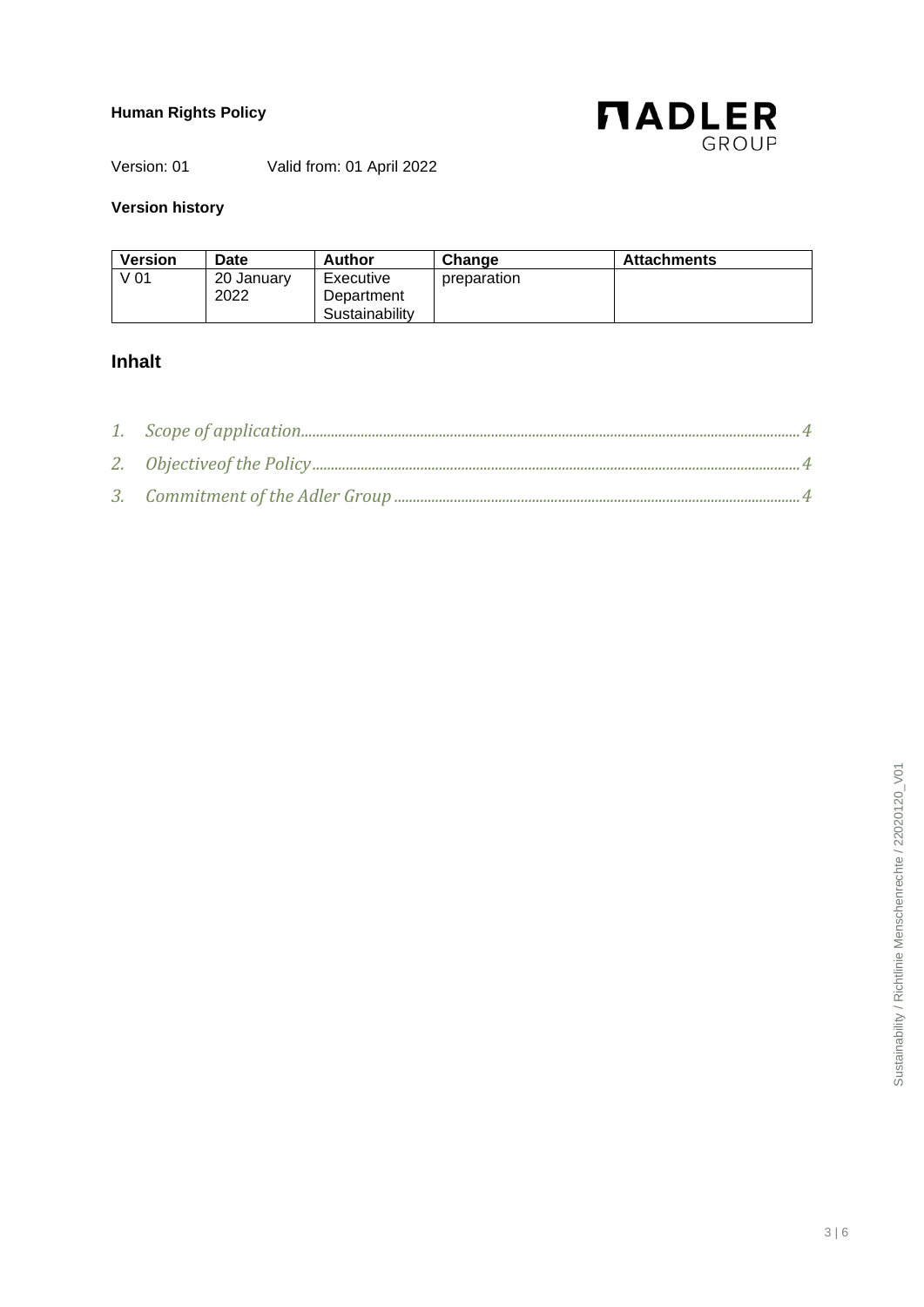

Version: 01 Valid from: 01 April 2022

## <span id="page-3-0"></span>*1. Scope of application*

This policy applies to all companies and employees of the Adler Group as well as to business partners of the Adler Group and its companies.

## <span id="page-3-1"></span>*2. Objectiveof the Policy*

As a developer, owner and manager of real estate, the Adler Group complies with internationally recognised conventions such as the United Nations Charter on Human Rights (**Universal Declaration of Human Rights**), the **Declaration on Fundamental Principles and Rights at Work** of the International Labour Organization (ILO) and the **UN Guiding Principles on Business and Human Rights.**

## <span id="page-3-2"></span>*3. Commitment of the Adler Group*

## **Diversity and non-discrimination**

The Adler Group respects and values the diversity of its workforce, its customers and its suppliers. The Adler Group creates an inclusive environment for all team members. It is one of the Adler Group's principles to value all persons regardless of gender, nationality, ethnic background, religion or worldview, disability, age, and sexual preference and identity.

#### **Respectful treatment**

All employees of the Adler Group are expected to treat their colleagues and the employees, customers and suppliers of the Adler Group with dignity and respect. The Adler Group does not tolerate harassment of employees, either inside or outside the company. The Adler Group creates a working environment that is free from ethnic, religious, racial or sexual harassment. All complaints of harassment will be promptly investigated and treated with appropriate confidentiality.

#### **Child labour and forced labour**

The Adler Group does not tolerate child labour and does not employ anyone younger than the minimum legal employment age. All employees are treated fairly and employed in safe workplaces so that any form of unethical or illegal working conditions (e.g. harassment, physical and psychological violence, undeclared work, forced labour, child labour) is avoided. The Adler Group also expects its suppliers to comply with these standards.

#### **Working hours and minimum wages**

Working hours are in accordance with all applicable laws and regulations. The Adler Group requires that employee compensation comply with all applicable wage and compensation requirements as set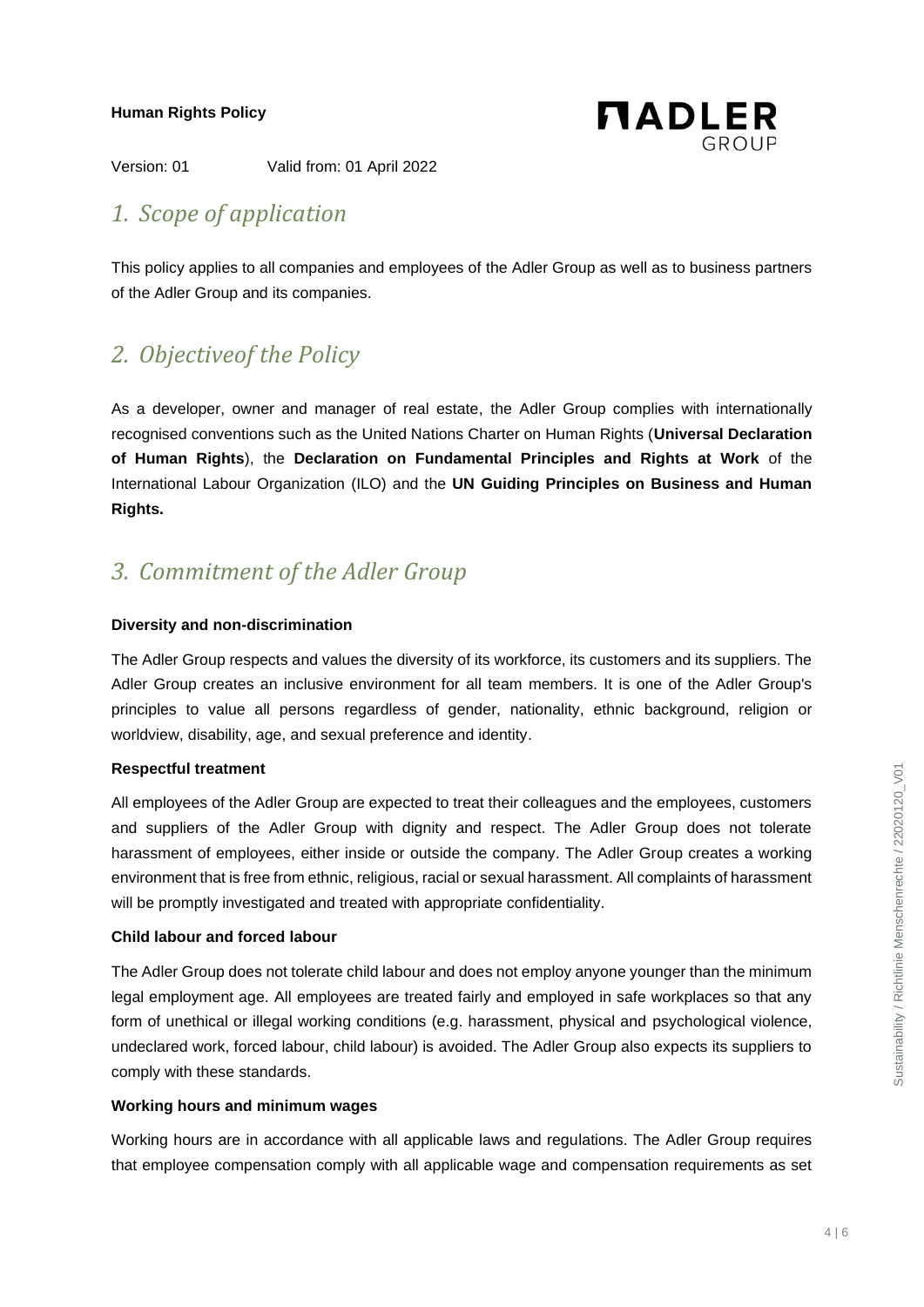

Version: 01 Valid from: 01 April 2022

forth in applicable labour laws for regular work, overtime, maximum hours, leave, piece rates and for other elements of employee compensation and benefits.

**Freedom of association and collective bargaining:** The Adler Group complies with applicable laws regarding freedom of association and collective bargaining.

**Safety and security:** The Adler Group creates a safe and secure business environment for employees, customers and suppliers as well as for products, systems and information. The Adler Group minimises potential security risks. To this end, relevant risks are identified, assessed and minimised by developing and implementing measures and procedures.

#### **Infringements and reporting system**

Employees are required to comply with all Adler Group policies, procedures and practices at all times. They are responsible for contacting their managers in the event of questions or suspected violations. Alternatively, employees may also contact the Compliance Department or the AGG Officer.

Company employees and external parties can also report suspected violations via the Adler Group's electronic whistleblowing system [\(https://adler.integrityline.org\)](https://adler.integrityline.org/) or contact the Adler Group's external lawyer of confidence. More detailed information is available to our customers and suppliers on the Adler Group website and to company employees on the Adler Group intranet.

Accompanying documents to this document are the Code of Conduct and the Diversity Charter.

## **Other relevant references include:**

https://www.un.org/en/about-us/universal-declaration-of-human-rights

https://www.unglobalcompact.org/

http://ilo.org/global/standards/introduction-to-international-labour-standards/conventions-andrecommendations/lang--en/index.htm

https://www.ohchr.org/en/issues/discrimination/pages/lgbtunresolutions.aspx

https://www.un.org/youthenvoy/2013/07/un-women-the-united-nations-entity-for-gender-equality-andthe-empowerment-of-women/